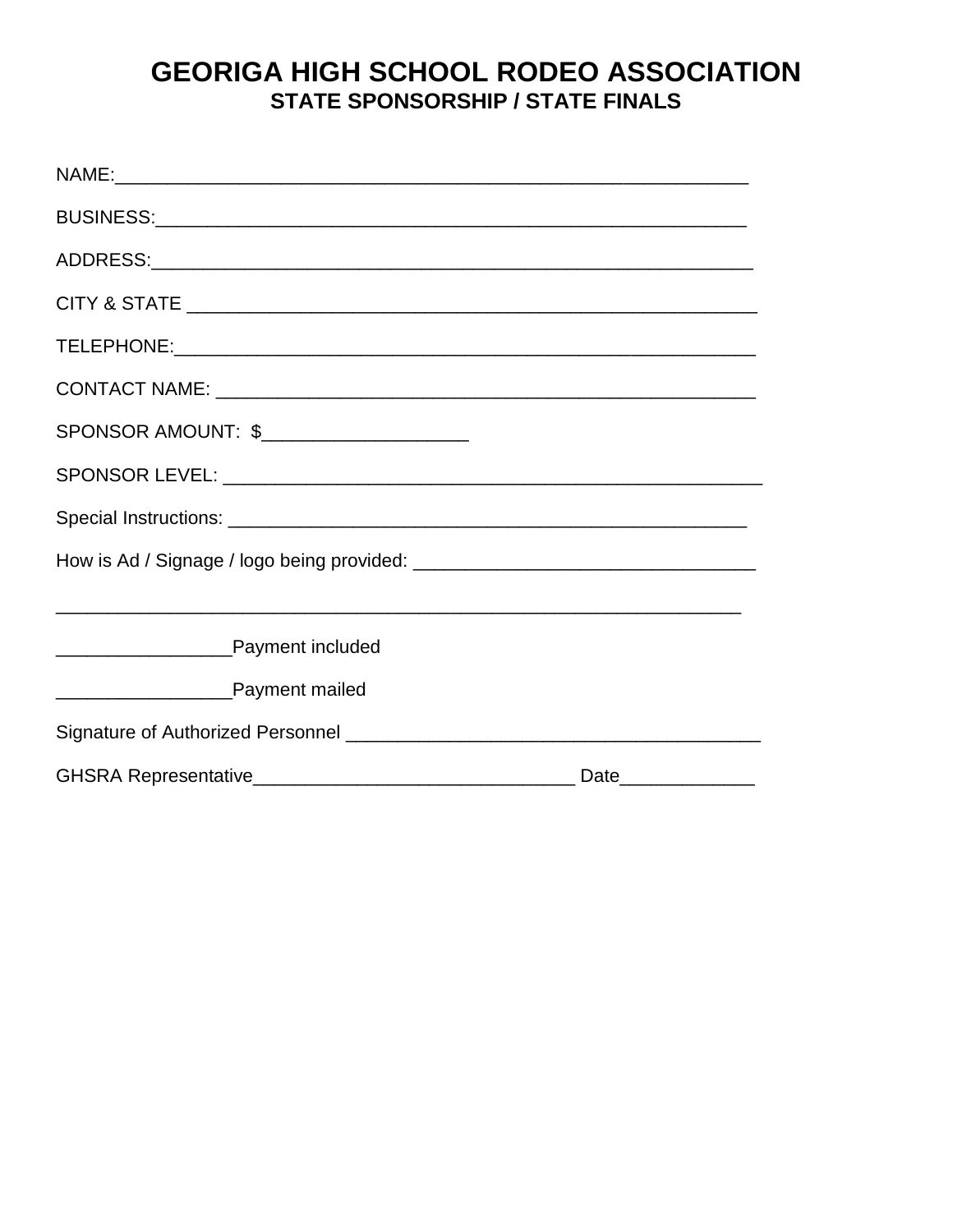# **GHSRA PROGRAM AND SPONSORSHIP**

This is our major fundraiser of the year. We use the proceeds to purchase awards, pay for clinics and give travel money to our National Finalists.

*Each member must sell a minimum of one full page (\$200) of AD program sponsorships and sell a \$100 of raffle tickets that they are issued to be allowed to compete at State Finals, for a total of \$300. A National Qualifier must get \$450 in sponsorships and sell a \$100 of raffle tickets, for a total of \$550, or the contestant will not receive any travel money.*

All sponsorship money and ads must be turned in by March 19, 2022 at the Franklin Rodeo. Certain commitments from past years may be honored if we have a verbal commitment by February 2, 2022.

Chute gate signs and other sponsorships at Southeastern Showdown and State Finals may be used to fulfill the above required numbers.

Everyone who gets over \$450 or more in AD sponsorships will receive 10% of the amount they obtain above the \$450.

You will be given a sponsorship packet in September at the first rodeo, so please make your contacts early to obtain your sponsorships. Many businesses do their budgets before January, so it is a good idea to go ahead and ask them now. Also, many contestants have pages from friends and relatives. Take a look at last year's program for some ideas.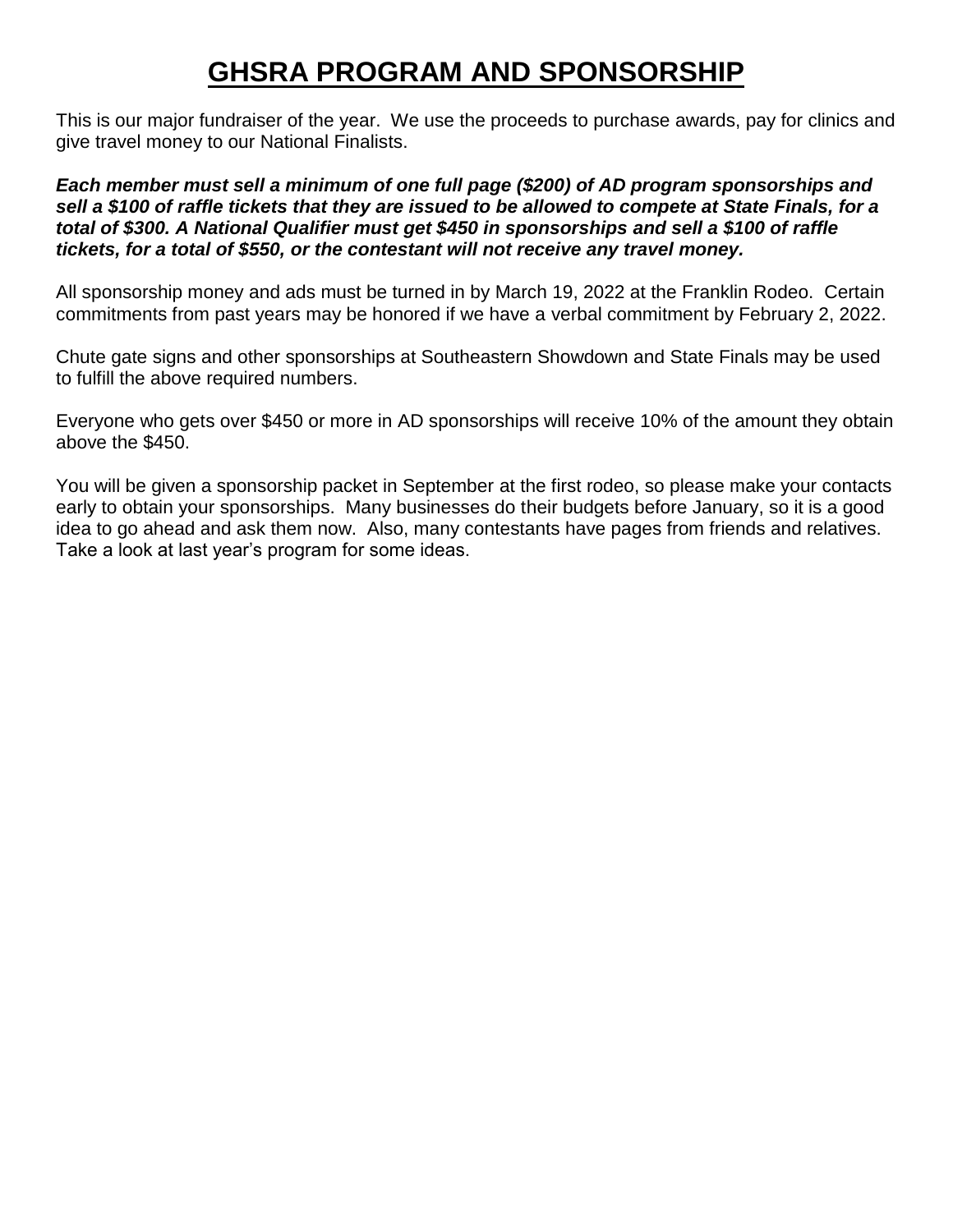# **GHSRA STATE SPONSORSHIP / STATE FINALS RODEO**

#### **Association Saddle Sponsor \$10,000.00**

This sponsorship level assists in purchasing all saddles for the state winners. Will get logo on saddles, annual arena signage and recognition, full page color ad on back cover of program and recognition during awards ceremony.

### **Association Buckle Sponsor \$5,000.00**

This sponsorship level purchases all 4 buckles for each event for the state winners. Will get annual arena signage and recognition, full page color ad in program on inside cover and recognition during awards ceremony.

### **Finals Qualifier Buckle Sponsor \$5,000.00**

This sponsorship level purchases all buckles for each contestant the qualifies for state finals. Will get annual arena signage and voice recognition at all rodeos, full page color ad in program and recognition during awards ceremony.

### **Queen Sponsor 63,000.00**

#### This sponsorship level purchases the queens saddle, buckle, crown & banner as well as awards for the attendants. Will get annual arena signage and voice recognition at finals and awards ceremony & full page ad in program.

### **Single Event Saddle Sponsor \$1,500.00**

This sponsorship level purchases 1 event saddle for the state winner. Will get annual arena signage and voice recognition at all rodeos, full page color ad in program and recognition during awards ceremony.

### **Barrel Cover Sponsor 51,500.00**

This sponsorship level purchase includes all three barrels for all rodeos throughout the rodeo season. Will get annual arena signage and voice recognition at all rodeos, full page color ad in program and recognition during awards ceremony. (SOLD for the 2021-2022 Rodeo Season)

### **Single Event Buckle Sponsor \$550.00**

This sponsorship level purchases 4 buckles for 1 event for the state winners. Will get annual arena signage and voice recognition at all rodeos, full page ad in program and recognition during awards ceremony.

### **Seasonal Banner Sponsor \$500.00**

Will get annual arena signage and voice recognition at all GHSRA rodeos.

### **Chute Gate Sponsor for State Finals or Showdown \$300.00**

Will get sign on chute gate for event of their choice, either state finals or showdown and voice recognition during events. They can get chute gate at both events for \$500.00.

### **Academic Award Sponsor \$200.00**

This sponsorship level purchases the buckle for the student with the highest academic achievement. Will get full page ad in program and recognition during awards ceremony.

### **National Team Jacket Sponsor \$2,500.00**

Will get logo on national team jacket, annual arena signage for following year.

### **National Team Shirt Sponsor \$1,200.00**

Will get logo on team shirts, annual arena signage for following year.

### **National Team T-shirt Sponsor \$600.00**

Will get logo on t-shirts, annual arena signage for following year.